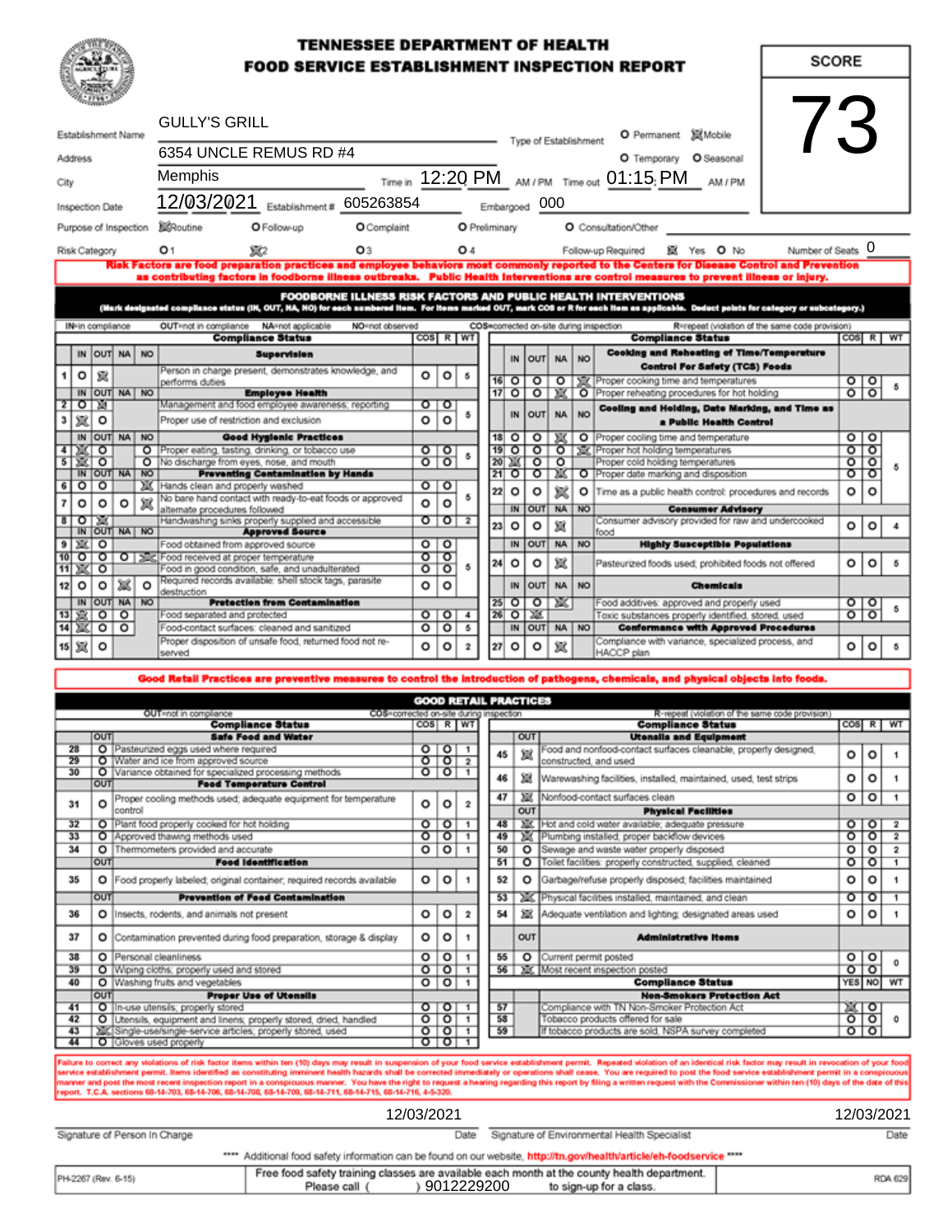#### **TENNESSEE DEPARTMENT OF HEALTH** DIVISION OF ENVIRONMENTAL HEALTH **FOOD INSPECTION DATA**



#### **Establishment Information**

GULLY'S GRILL 605263854

| NSPA Survey - To be completed if #57 is "No"                                                                                                                         |  |
|----------------------------------------------------------------------------------------------------------------------------------------------------------------------|--|
| Age-restricted venue does not affirmatively restrict access to its buildings or facilities at all times to persons who are<br>twenty-one (21) years of age or older. |  |
| Age-restricted venue does not require each person attempting to gain entry to submit acceptable form of identification.                                              |  |
| "No Smoking" signs or the international "Non-Smoking" symbol are not conspicuously posted at every entrance.                                                         |  |
| Garage type doors in non-enclosed areas are not completely open.                                                                                                     |  |
| Tents or awnings with removable sides or vents in non-enclosed areas are not completely removed or open.                                                             |  |
| Smoke from non-enclosed areas is infiltrating into areas where smoking is prohibited.                                                                                |  |
| Smoking observed where smoking is prohibited by the Act.                                                                                                             |  |

| Warewashing Info    |                       |            |                          |  |  |  |  |  |  |
|---------------------|-----------------------|------------|--------------------------|--|--|--|--|--|--|
| <b>Machine Name</b> | <b>Sanitizer Type</b> | <b>PPM</b> | Temperature (Fahrenheit) |  |  |  |  |  |  |
| $ 3$ comp. sink     | Bleach                |            |                          |  |  |  |  |  |  |

| Equipment lemperature |                                 |
|-----------------------|---------------------------------|
| <b>Decoription</b>    | <b>Temperature (Fahrenheit)</b> |
| Reach in cooler       | 34                              |
|                       |                                 |

| <b>Food Temperature</b><br>Decoription | <b>State of Food</b> | <b>Temperature (Fahrenheit)</b> |
|----------------------------------------|----------------------|---------------------------------|
|                                        |                      |                                 |
|                                        |                      |                                 |
|                                        |                      |                                 |
|                                        |                      |                                 |
|                                        |                      |                                 |
|                                        |                      |                                 |
|                                        |                      |                                 |
|                                        |                      |                                 |
|                                        |                      |                                 |
|                                        |                      |                                 |
|                                        |                      |                                 |
|                                        |                      |                                 |
|                                        |                      |                                 |
|                                        |                      |                                 |
|                                        |                      |                                 |
|                                        |                      |                                 |
|                                        |                      |                                 |
|                                        |                      |                                 |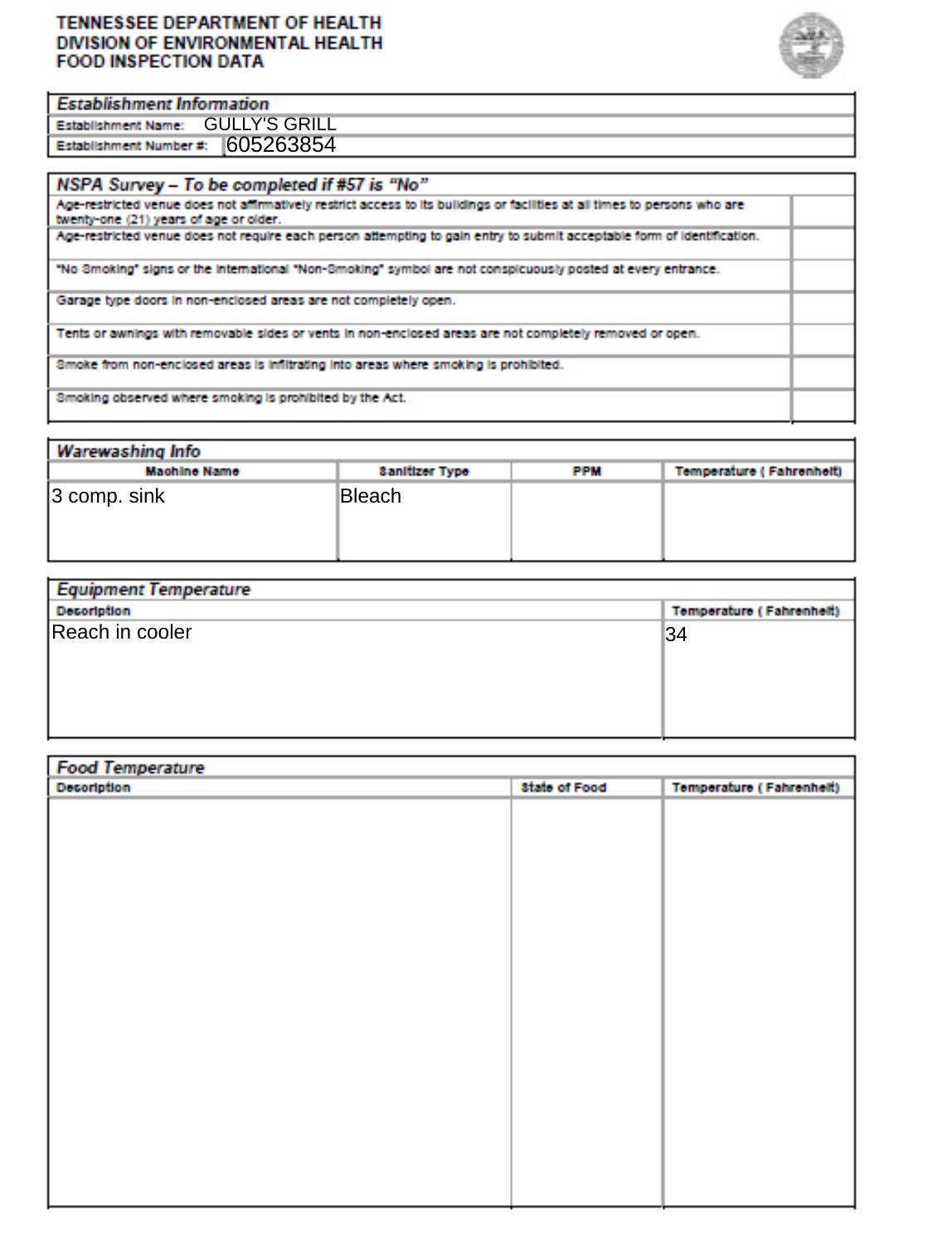#### **Observed Violations**

Total #  $13$ 

Repeated # 0 1: Operator/owner failed to demostrate knowledge. He has the wrong chlorine test strips. He has a pool test strip. He does not know proper temps for beef and for hot holding. His using cold water to wash hands. He has no paper towels at hand sink.

- 2: No employee illiness policy present.
- 8: No paper towels at hand sink.
- 26: Chemical bleach stored with no lid for closure to prevent spillage.
- 43: To go items not stored inverted.
- 45: Rusty shelving on lower have of table.
- 46: Improper test strips for sanitizing washware and equipment.
- 47: Grease residue on equipment exterior and shelving holding grill and stove.
- 48: No hot water at hand sink.
- 49: Hot water handle on hand sink does not work.
- 53: Grease residue on floor.
- 54: Lighting not covered near stoveand grill.
- 56: Last inspection not posted.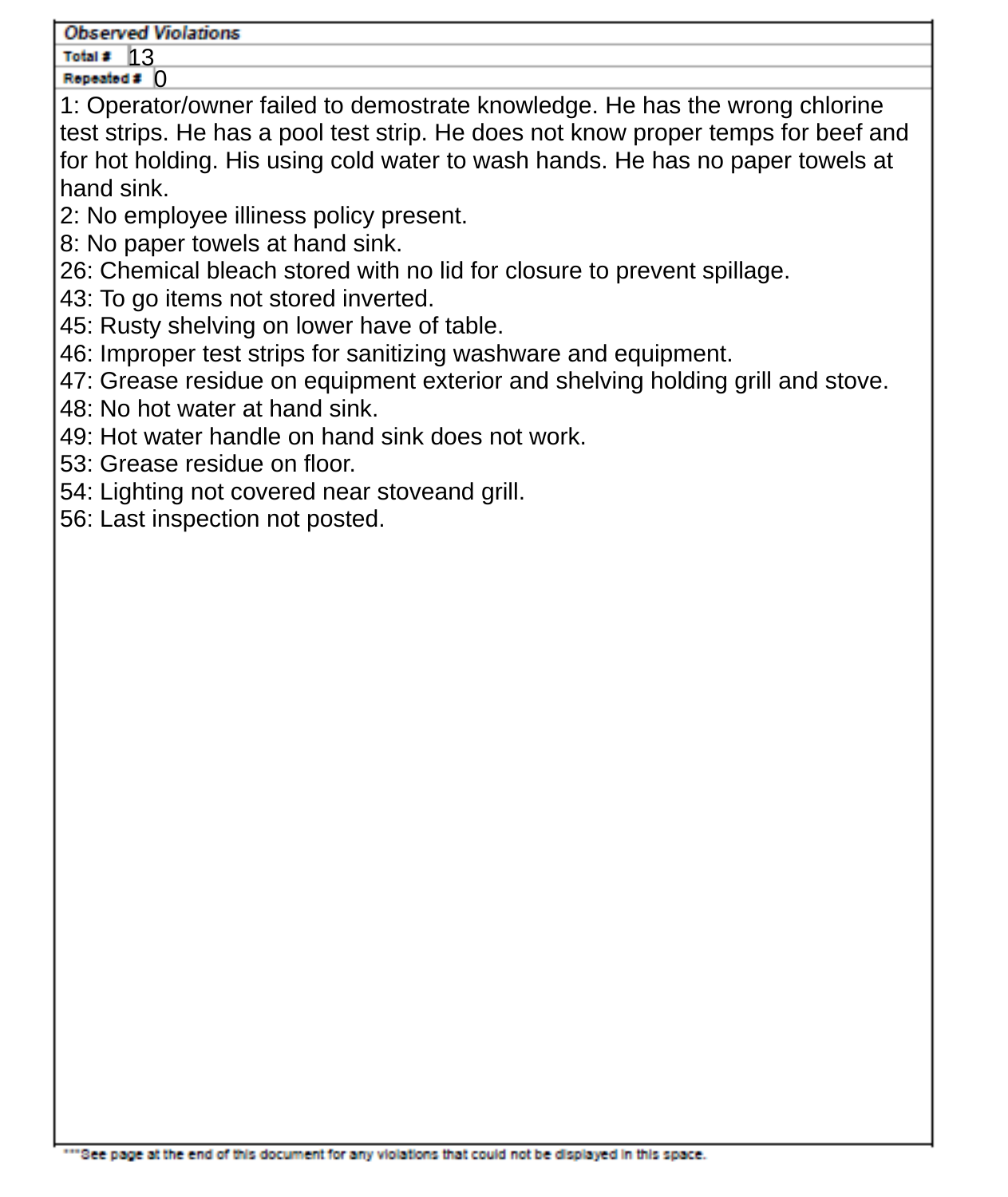### **TENNESSEE DEPARTMENT OF HEALTH** DIVISION OF ENVIRONMENTAL HEALTH **FOOD INSPECTION DATA**



### **Establishment Information**

Establishment Name: GULLY'S GRILL

Establishment Number: 605263854

#### **Comments/Other Observations**

- 3: (IN) There are no food workers observed working with specific reportable symptoms or illnesses.
- 4: (IN) Employee isn't drinking, eating, or using tobacco in a food preparation area.
- 5: (IN) No employees exhibiting persistent coughing, sneezing, runny nose, or watery eyes.
- 6: (NO) No workers present during inspection.
- 7: (NO) No food workers present during the inspection.

9: Restaurant Depot

10: (NO): No food received during inspection.

11: (IN) All food was in good, sound condition at time of inspection.

12: (NA) Shell stock not used and parasite destruction not required at this establishment.

13: (IN) All raw animal food is separated and protected as required.

14: (IN) All food contact surfaces of equipment and utensils cleaned and sanitized using approved methods.

15: (IN) No unsafe, returned or previously served food served.

16: (NO) No raw animal foods cooked during inspection.

17: (NA) No TCS foods reheated for hot holding.

18: (N.A.) No cooked food is cooled, prepares no TCS food from ambient temperature ingredients that require cooling, does not receive raw eggs, shellstock, or milk.

19: (NO) TCS food is not being held hot during inspection.

20: No food present during inspection.

21: (NA) No Ready-to-eat, TCS foods prepared on premise and held, or commercial containers of ready-to-eat food opened and held, over 24 hours.

22: (NA) No food held under time as a public health control.

23: (NA) Establishment does not serve animal food that is raw or undercooked.

- 24: (NA) A highly susceptible population is not served.
- 25: (NA) Establishment does not use any additives or sulfites on the premises.

27: (NA) Establishment is not required to have a variance or HACCP plan, performs no special processes. 57:

58:

\*\*\* See page at the end of this document for any violations that could not be displayed in this space.

**Additional Comments** *See last page for additional comments.*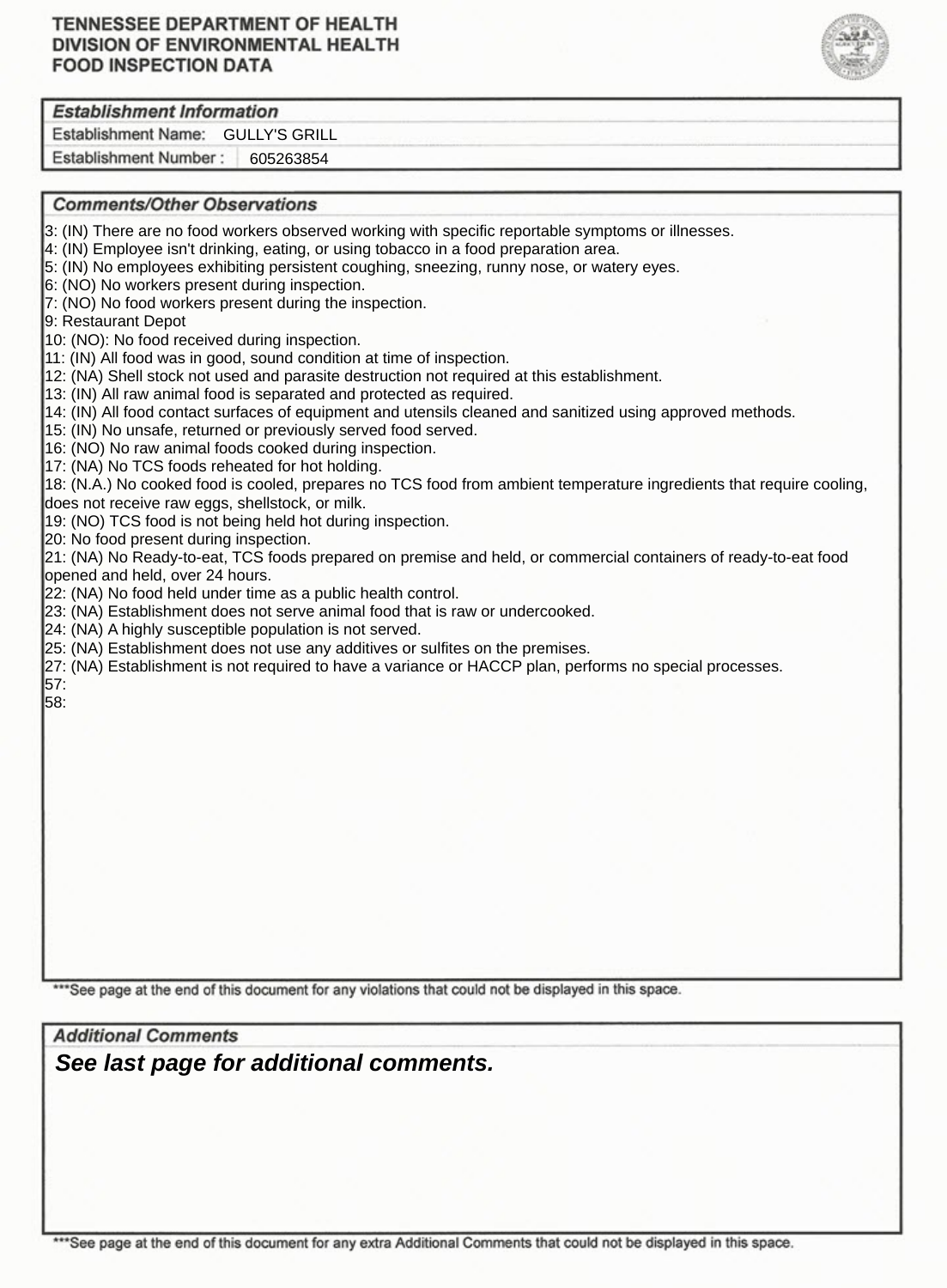## **Establishment Information**

Establishment Name: GULLY'S GRILL

Establishment Number: 605263854

**Comments/Other Observations (cont'd)** 

**Additional Comments (cont'd)** *See last page for additional comments.*